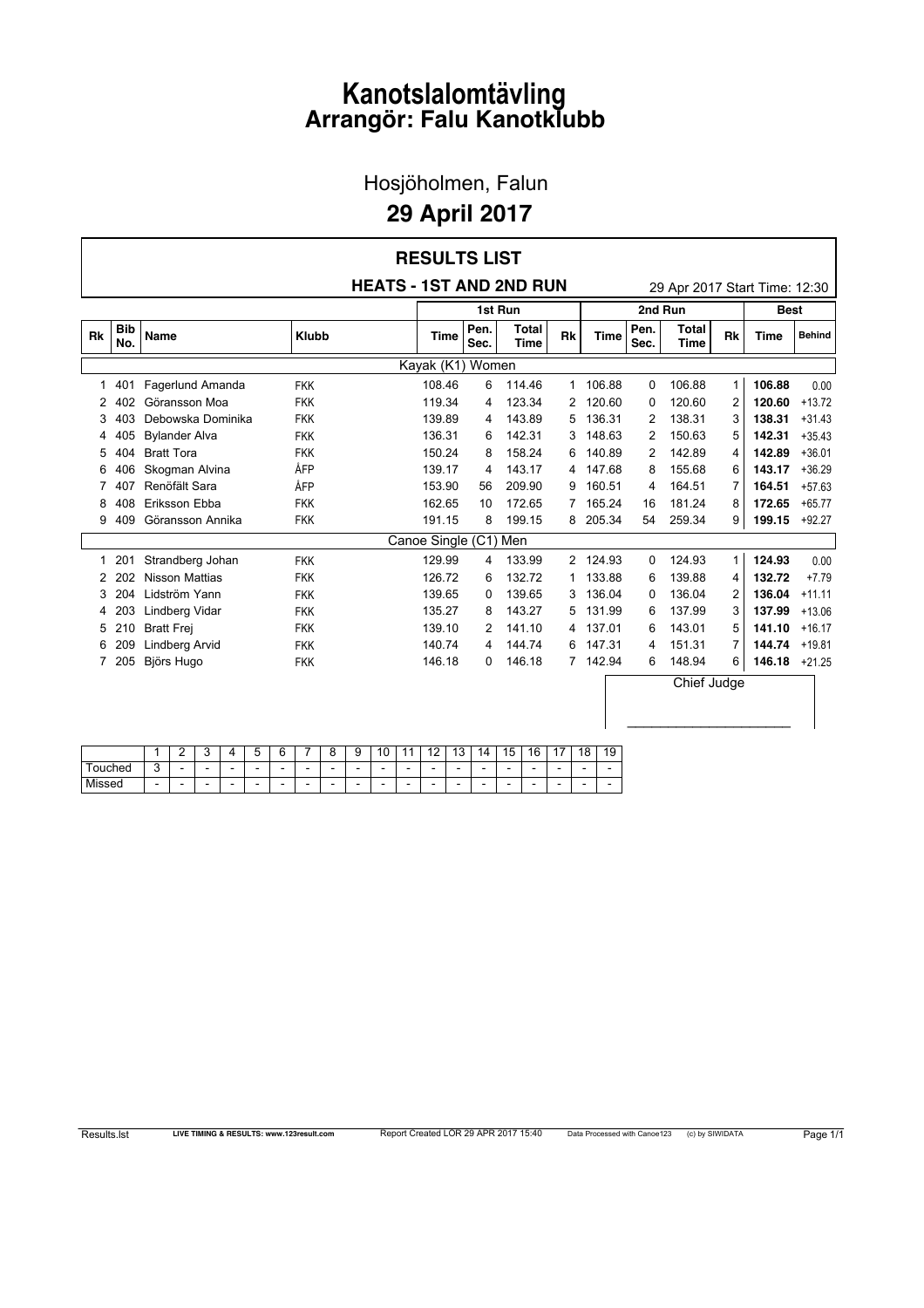Hosjöholmen, Falun

#### **29 April 2017**

| <b>RESULTS LIST</b> |            |                        |              |                                |              |                      |                      |             |                |                               |                |             |               |  |
|---------------------|------------|------------------------|--------------|--------------------------------|--------------|----------------------|----------------------|-------------|----------------|-------------------------------|----------------|-------------|---------------|--|
|                     |            |                        |              | <b>HEATS - 1ST AND 2ND RUN</b> |              |                      |                      |             |                | 29 Apr 2017 Start Time: 10:12 |                |             |               |  |
|                     |            |                        |              | 2nd Run                        |              | <b>Best</b>          |                      |             |                |                               |                |             |               |  |
| <b>Rk</b>           | Bib<br>No. | <b>Name</b>            | <b>Klubb</b> | <b>Time</b>                    | Pen.<br>Sec. | <b>Total</b><br>Time | <b>Rk</b>            | <b>Time</b> | Pen.<br>Sec.   | <b>Total</b><br>Time          | <b>Rk</b>      | <b>Time</b> | <b>Behind</b> |  |
|                     |            |                        |              |                                |              |                      |                      |             |                |                               |                |             |               |  |
| 1                   | 301        | Fagerlund Amanda       | <b>FKK</b>   | 132.60                         | 0            | 132.60               | $\mathbf{1}$         | 129.37      | 0              | 129.37                        | 1              | 129.37      | 0.00          |  |
| 2                   | 303        | Göransson Moa          | <b>FKK</b>   | 150.84                         | 8            | 158.84               | $\mathbf{2}$         | 147.16      | 2              | 149.16                        | 2              | 149.16      | $+19.79$      |  |
| 3                   | 302        | Debowska Dominika      | <b>FKK</b>   | 170.94                         | 106          | 276.94               | 3                    | 176.64      | 4              | 180.64                        | 3              | 180.64      | $+51.27$      |  |
|                     |            |                        |              |                                |              |                      |                      |             |                |                               |                |             |               |  |
|                     | 1 101      | Strandberg Johan       | <b>FKK</b>   | 103.68                         | 0            | 103.68               |                      | 1 104.56    | $\overline{2}$ | 106.56                        | $\overline{2}$ | 103.68      | 0.00          |  |
| 2                   | 105        | <b>Tegmark David</b>   | <b>FKK</b>   | 106.25                         | 0            | 106.25               | $\mathbf{2}^{\circ}$ | 105.17      | 0              | 105.17                        | 1              | 105.17      | $+1.49$       |  |
| 3                   | 104        | Lindberg Vidar         | <b>FKK</b>   | 107.70                         | 2            | 109.70               | 3                    | 107.74      | 0              | 107.74                        | 3              | 107.74      | $+4.06$       |  |
| 4                   | 106        | <b>Bratt Frei</b>      | <b>FKK</b>   | 109.71                         | 0            | 109.71               | 4                    | 106.45      | 2              | 108.45                        | 4              | 108.45      | $+4.77$       |  |
| 5                   | 103        | Garmo Erik             | <b>FKK</b>   | 107.24                         | 52           | 159.24               | 13                   | 106.47      | 2              | 108.47                        | 5              | 108.47      | $+4.79$       |  |
| 6                   | 102        | <b>Bratt Vidar</b>     | <b>FKK</b>   | 105.80                         | 4            | 109.80               | 5                    | 112.58      | 54             | 166.58                        | 13             | 109.80      | $+6.12$       |  |
| 7                   | 108        | <b>Lindberg Arvid</b>  | <b>FKK</b>   | 113.61                         | 10           | 123.61               | 8                    | 111.84      | 2              | 113.84                        | 6              | 113.84      | $+10.16$      |  |
| 8                   | 107        | Lidström Yann          | <b>FKK</b>   | 116.63                         | 6            | 122.63               | $\overline{7}$       | 113.14      | 4              | 117.14                        | 7              | 117.14      | $+13.46$      |  |
| 9                   | 113        | Lindberg Robin         | ÅFP          | 126.29                         | 4            | 130.29               | 10                   | 120.69      | 0              | 120.69                        | 8              | 120.69      | $+17.01$      |  |
| 10                  | 109        | Björs Hugo             | <b>FKK</b>   | 117.80                         | 4            | 121.80               | 6                    | 117.79      | 4              | 121.79                        | 9              | 121.79      | $+18.11$      |  |
| 11                  | 110        | <b>Nilsson Mattias</b> | <b>FKK</b>   | 123.41                         | 6            | 129.41               | 9                    | 127.12      | 6              | 133.12                        | 10             | 129.41      | $+25.73$      |  |
| 12                  | 111        | Renöfält Isak          | ÅFP          | 140.10                         | 0            | 140.10               | 11                   | 143.34      | 2              | 145.34                        | 11             | 140.10      | $+36.42$      |  |
| 13                  | 112        | <b>Fiander Ossian</b>  | <b>NFP</b>   | 149.85                         | 4            | 153.85               | 12 <sup>12</sup>     | 152.39      | 8              | 160.39                        | 12             | 153.85      | $+50.17$      |  |
|                     |            |                        |              |                                | Chief Judge  |                      |                      |             |                |                               |                |             |               |  |

|        |   | - | u |   | ∽<br>                    | $\sim$ | - | - | ັ<br>ū | $\overline{A}$<br>ں ، | ٠<br>◢ | $\overline{a}$ | $\overline{a}$<br>u | 14 | 15<br>N | 16<br>۰. | $\rightarrow$            | 18<br>u | 19 |
|--------|---|---|---|---|--------------------------|--------|---|---|--------|-----------------------|--------|----------------|---------------------|----|---------|----------|--------------------------|---------|----|
| ouched |   | - | - | - | $\overline{\phantom{0}}$ | -      | - | - | -      | -                     | -      | -              | -                   | -  | -       | -        | $\overline{\phantom{0}}$ | -       | -  |
| Missed | - | - | - | - | $\overline{\phantom{0}}$ | -      | - | - | -      | -                     | -      | -              | -                   | -  | -       | -        | $\overline{\phantom{0}}$ | -       | -  |

Г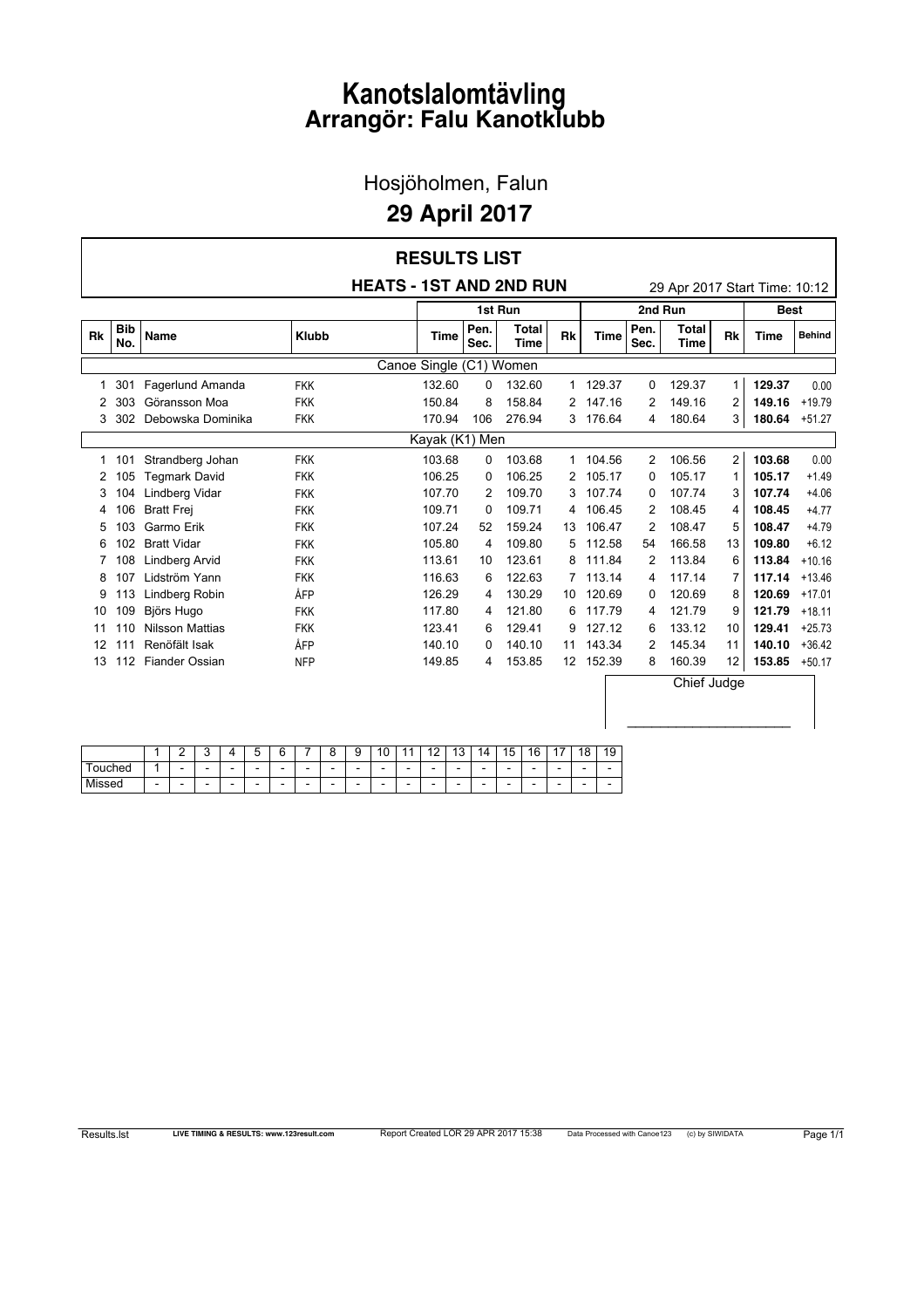Hosjöholmen, Falun

#### **29 April 2017**

|                                          | <b>RESULTS LIST</b><br><b>CANOE DOUBLE MEN</b> |                          |                          |                           |                          |                          |                          |                                 |                          |                          |                          |    |                          |    |                          |                |                          |             |                          |                      |               |         |
|------------------------------------------|------------------------------------------------|--------------------------|--------------------------|---------------------------|--------------------------|--------------------------|--------------------------|---------------------------------|--------------------------|--------------------------|--------------------------|----|--------------------------|----|--------------------------|----------------|--------------------------|-------------|--------------------------|----------------------|---------------|---------|
| 2ND RUN<br>29 Apr 2017 Start Time: 13:15 |                                                |                          |                          |                           |                          |                          |                          |                                 |                          |                          |                          |    |                          |    |                          |                |                          |             |                          |                      |               |         |
| Rank                                     | <b>Bib</b><br>No.                              | <b>Name</b>              |                          |                           |                          |                          |                          |                                 |                          | <b>Klubb</b>             |                          |    |                          |    |                          | Rk<br>Category |                          | <b>Time</b> | Penalty<br>Seconds       | Total<br><b>Time</b> | <b>Behind</b> |         |
|                                          | 503                                            |                          |                          | Lidström Yann/Bratt Frei  |                          |                          |                          |                                 | <b>FKK</b>               |                          |                          |    |                          |    | C <sub>2</sub> M         |                |                          |             | 162.34                   | 4                    | 166.34        | 0.00    |
| $\mathbf{2}$                             | 501                                            |                          |                          |                           |                          |                          |                          | Lindberg Vidar/Fagerlund Amanda | <b>FKK</b>               |                          |                          |    |                          |    | C <sub>2</sub> M<br>2    |                |                          |             | 159.54                   | 8                    | 167.54        | $+1.20$ |
| 3                                        | 502                                            |                          |                          | Lindberg Arvid/Björs Hugo |                          |                          |                          |                                 | <b>FKK</b>               |                          |                          |    |                          |    | C <sub>2</sub> M<br>3    |                |                          | 173.53      | 14                       | 187.53               | $+21.19$      |         |
|                                          |                                                |                          |                          |                           |                          |                          |                          |                                 |                          |                          |                          |    | Chief Judge              |    |                          |                |                          |             |                          |                      |               |         |
|                                          |                                                | 2                        | 3                        | 4                         | 5                        | 6                        |                          | 8                               | 9                        | 10                       | 11                       | 12 | 13                       | 14 | 15                       | 16             | 17                       | 18          | 19                       |                      |               |         |
| Touched                                  | $\overline{\phantom{0}}$                       | $\overline{\phantom{a}}$ | $\overline{\phantom{0}}$ | $\overline{\phantom{0}}$  | $\overline{\phantom{0}}$ | $\overline{\phantom{0}}$ | $\overline{\phantom{0}}$ | $\overline{\phantom{0}}$        | $\overline{\phantom{a}}$ | $\overline{\phantom{0}}$ | $\overline{\phantom{0}}$ |    | $\overline{\phantom{0}}$ |    | $\overline{\phantom{0}}$ |                | $\overline{\phantom{0}}$ |             | $\overline{\phantom{a}}$ |                      |               |         |
| Missed                                   |                                                |                          |                          |                           |                          |                          | $\overline{\phantom{0}}$ |                                 | $\overline{\phantom{0}}$ |                          |                          |    |                          |    | -                        |                |                          |             | -                        |                      |               |         |